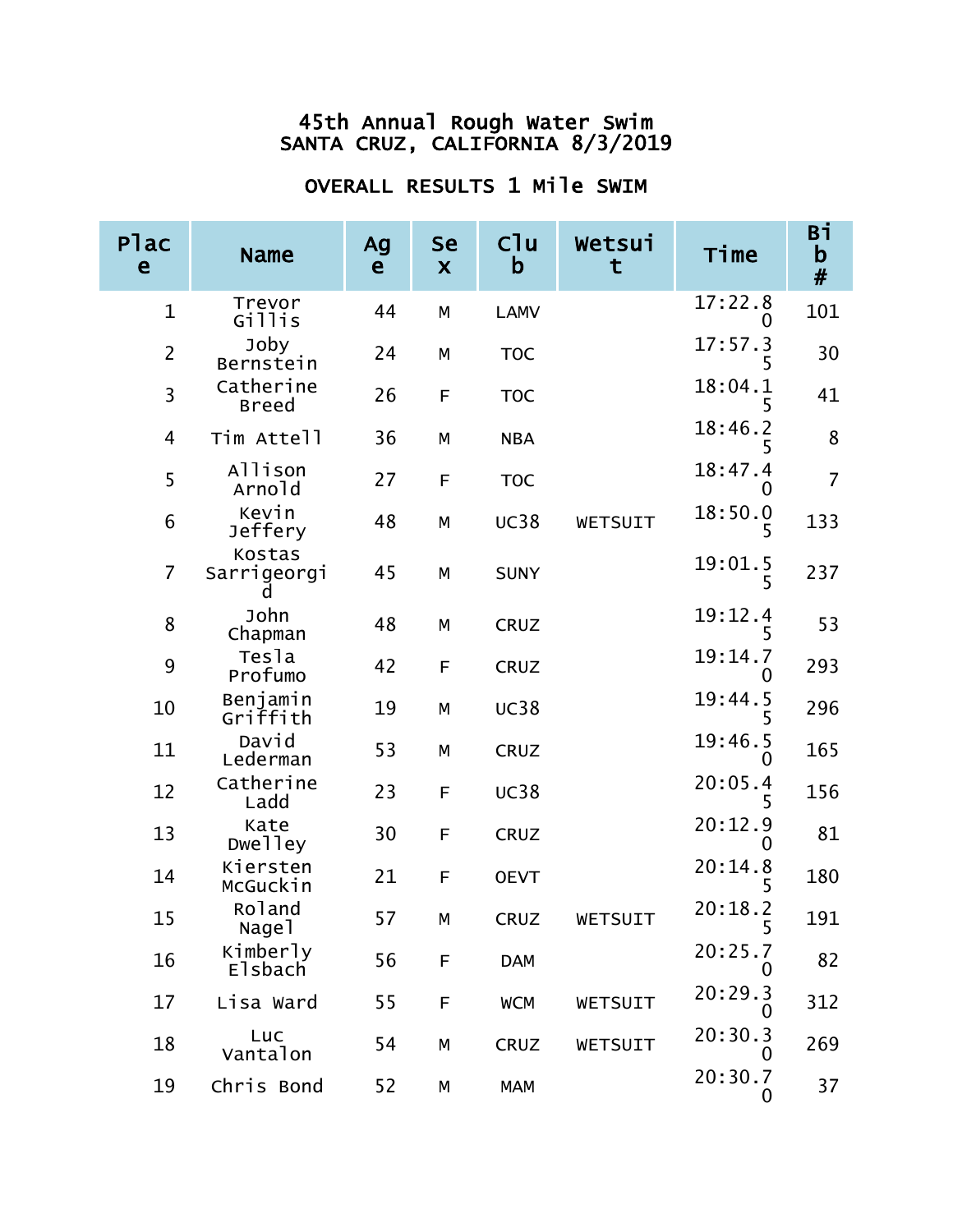| 20 | Jeremy<br>Becker             | 49 | М | <b>CRUZ</b> |         | 20:38.3<br>$\mathbf{0}$ | 23  |
|----|------------------------------|----|---|-------------|---------|-------------------------|-----|
| 21 | Tim<br><b>Broderick</b>      | 68 | М | <b>STAN</b> |         | 20:43.4<br>O            | 42  |
| 22 | Karensa<br>Tjoa              | 23 | F | <b>CALM</b> |         | 20:44.9<br>5            | 263 |
| 23 | Peter<br>Guadagni            | 64 | М | <b>WCM</b>  |         | 20:45.1<br>0            | 111 |
| 24 | Mark Fahlen                  | 48 | М | <b>MAAC</b> |         | 20:46.4<br>5            | 87  |
| 25 | Danielle<br><b>Becks</b>     | 37 | F | <b>TOC</b>  |         | 20:53.3                 | 24  |
| 26 | Federico<br>Pomarici         | 42 | M | <b>JAMM</b> | WETSUIT | 20:54.5<br>O            | 213 |
| 27 | Joel Wilson                  | 71 | М | <b>CRUZ</b> |         | 20:56.1<br>O            | 277 |
| 28 | Valerie<br>Thorp             | 28 | F | <b>CRUZ</b> |         | 21:02.9                 | 262 |
| 29 | Craig<br>Gawlick             | 38 | М | <b>TSUN</b> |         | 21:10.8                 | 95  |
| 30 | Adam<br>Santner              | 49 | M | <b>TEME</b> |         | 21:13.9<br>5            | 236 |
| 31 | Daniel<br><b>Besocke</b>     | 44 | М | <b>CRUZ</b> |         | 21:15.3<br>O            | 31  |
| 32 | Henry Bates                  | 53 | М | <b>CRUZ</b> |         | 21:22.0<br>0            | 306 |
| 33 | Denis Bajet                  | 52 | М | <b>UC38</b> |         | 21:22.7                 | 12  |
| 34 | Gary<br>Antonick             | 56 | М | <b>STAN</b> |         | 21:23.2<br>0            | 5   |
| 35 | Steve<br>Cutting             | 62 | М | <b>MAM</b>  |         | 21:29.3<br>O            | 68  |
| 36 | Cynthia<br>Hertzer           | 50 | F | <b>CRUZ</b> |         | 21:29.7<br>0            | 120 |
| 37 | Joan<br>Schriger             | 55 | F | <b>TOC</b>  |         | 21:32.7<br>0            | 240 |
| 38 | Nicholes<br>Nunez-<br>Zepeda | 25 | М | <b>SCMA</b> |         | 21:35.5<br>5            | 318 |
| 39 | David Law                    | 34 | М | <b>MAM</b>  |         | 21:37.3<br>5            | 164 |
| 40 | Juliet Cox                   | 51 | F | <b>MAM</b>  |         | 21:40.1<br>5            | 63  |
| 41 | Jayne Riley                  | 56 | F | <b>SRVM</b> | WETSUIT | 21:42.2<br>0            | 225 |
| 42 | Katie Grue                   | 30 | F | <b>CALM</b> |         | 21:43.6<br>5            | 110 |
| 43 | Craig                        | 36 | М | <b>OEVT</b> |         | 21:45.3                 | 305 |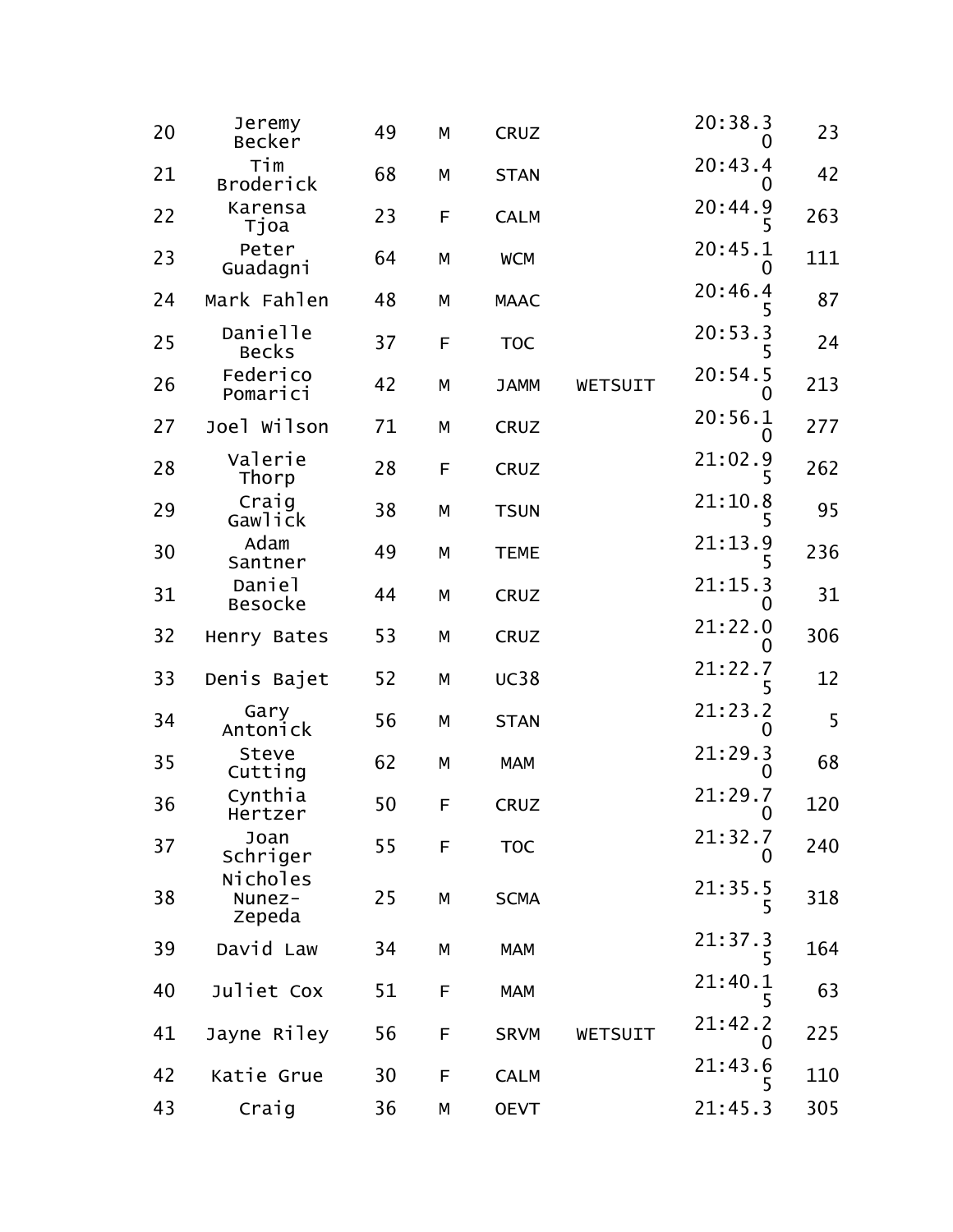|    | Gillis                   |    |   |             |         | 5                   |     |
|----|--------------------------|----|---|-------------|---------|---------------------|-----|
| 44 | Zach<br>Stocker          | 24 | М | <b>OEVT</b> |         | 21:51.7             | 257 |
| 45 | <b>Brendan</b><br>Kato   | 49 | M | <b>OEVT</b> |         | 21:55.0             | 140 |
| 46 | Travis<br><b>Bickham</b> | 31 | M | <b>TOC</b>  |         | 21:55.2             | 32  |
| 47 | Jesse<br>Bause11         | 36 | M | <b>CRUZ</b> |         | 22:01.3             | 21  |
| 48 | Stephanie<br>Couch       | 55 | F | <b>MELO</b> |         | 22:02.6             | 62  |
| 49 | Michelle<br>Rowe         | 42 | F | <b>TVM</b>  |         | 22:04.1<br>0        | 232 |
| 50 | Christine<br>01son       | 29 | F | <b>TOC</b>  |         | 22:09.9             | 203 |
| 51 | Anne-Marie<br>Tucker     | 54 | F | <b>EBAT</b> | WETSUIT | 22:15.2<br>$\Omega$ | 264 |
| 52 | Beccah<br>Rothschild     | 46 | F | <b>MAM</b>  |         | 22:16.6             | 231 |
| 53 | Lynn Jolly               | 54 | F | <b>TOC</b>  |         | 22:19.2             | 138 |
| 54 | Ron Emhoff               | 64 | M | <b>UC36</b> |         | 22:23.6             | 83  |
| 55 | Steve<br>Hanson          | 67 | M | <b>UC38</b> | WETSUIT | 22:25.9<br>5        | 113 |

| <b>Plac</b><br>e | <b>Name</b>           | Ag<br>e | <b>Se</b><br>$\boldsymbol{\mathsf{X}}$ | $C1$ u<br>b | Wetsui  | Time    | Bi<br>$\mathbf b$<br># |
|------------------|-----------------------|---------|----------------------------------------|-------------|---------|---------|------------------------|
| 56               | Kevin<br>Keating      | 56      | M                                      | <b>SMAC</b> |         | 22:26.6 | 142                    |
| 57               | John Jeha             | 61      | M                                      | <b>SERC</b> |         | 22:26.9 | 134                    |
| 58               | Marquerite<br>Meyer   | 60      | F                                      | <b>TOC</b>  |         | 22:37.9 | 309                    |
| 59               | Michael<br>Thomas     | 27      | M                                      | <b>MVM</b>  |         | 22:38.3 | 261                    |
| 60               | Kathleen<br>Coggshall | 37      | F                                      | <b>UC38</b> |         | 22:42.4 | 58                     |
| 61               | Edward<br>Deng        | 56      | M                                      | <b>FREM</b> | WETSUIT | 22:43.0 | 75                     |
| 62               | Sarah                 | 32      | F                                      | <b>CRUZ</b> |         | 22:43.7 | 43                     |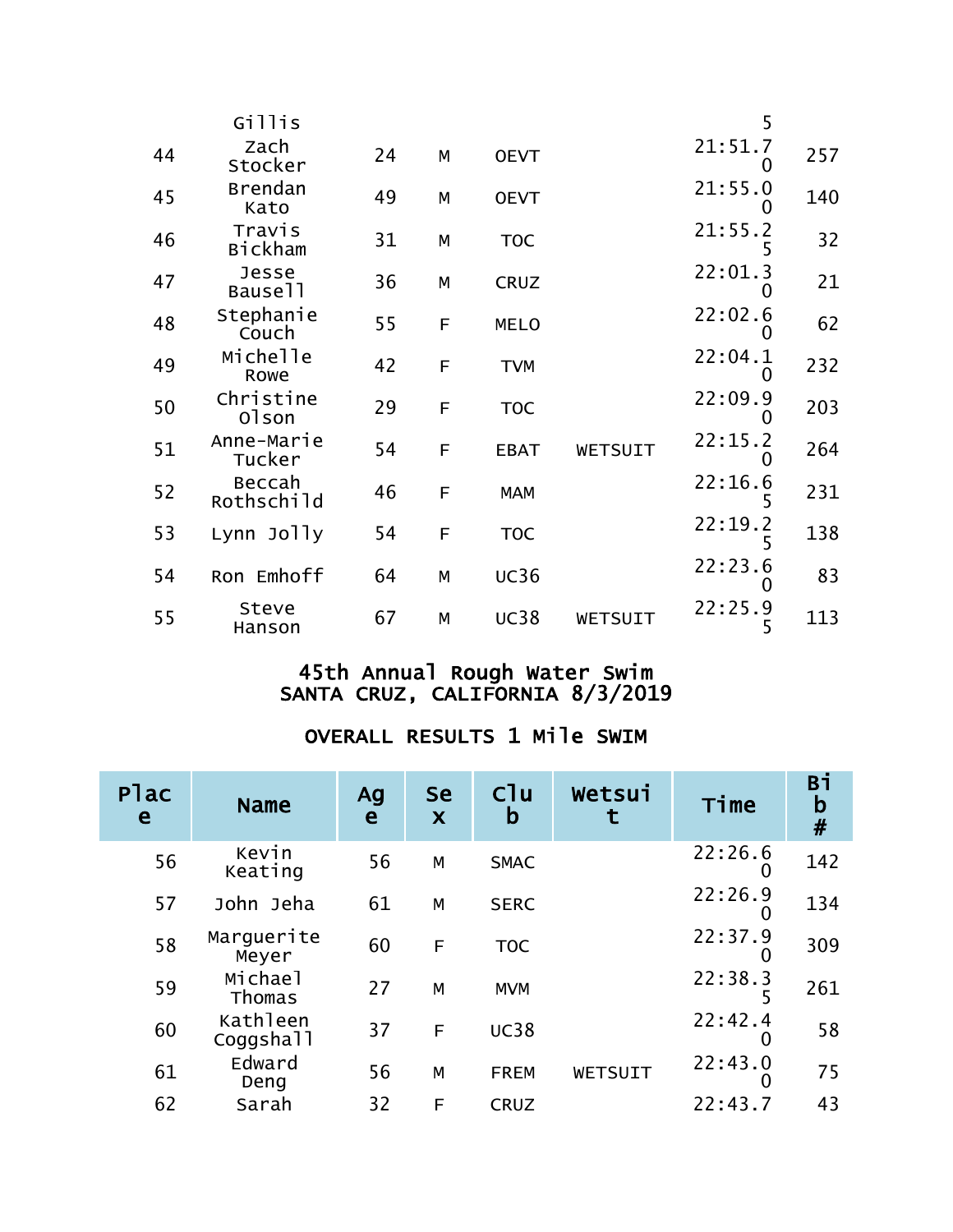|    | <b>Broker</b>          |    |   |             |         | 5                            |     |
|----|------------------------|----|---|-------------|---------|------------------------------|-----|
| 63 | Isabel<br>Augustine    | 16 | F |             |         | 22:46.9                      | 9   |
| 64 | Jeffrey<br>Citron      | 64 | М | <b>MEMO</b> |         | 22:47.3<br>5                 | 55  |
| 65 | Miriam<br>Benjamin     | 23 | F | <b>MEMO</b> |         | 22:47.5<br>5                 | 28  |
| 66 | Ryan<br>Peters         | 46 | М | <b>OEVT</b> |         | 22:49.2<br>0                 | 208 |
| 67 | Isabelle<br>Couch      | 19 | F | <b>UC38</b> |         | 22:50.8<br>O                 | 61  |
| 68 | Chris<br>Grattan       | 55 | М | <b>UC38</b> |         | 22:52.2<br>5                 | 103 |
| 69 | Helene<br>Nehrebecki   | 39 | F | <b>DAM</b>  |         | 22:52.4<br>5                 | 194 |
| 70 | Sally<br>Yencken       | 57 | F | <b>STAN</b> |         | 22:55.0                      | 291 |
| 71 | Dora Lisa<br>Rosenbaum | 40 | F | <b>JAMM</b> | WETSUIT | 22:58.7<br>O                 | 229 |
| 72 | James Silk             | 60 | М | <b>TVM</b>  |         | 23:00.6<br>0                 | 246 |
| 73 | John Mootz             | 53 | M | <b>CRUZ</b> |         | 23:01.5<br>5                 | 190 |
| 74 | Mike<br>welles         | 69 | М | <b>CRUZ</b> | WETSUIT | 23:01.9                      | 275 |
| 75 | Hendrik<br>Meerman     | 57 | M | <b>SERC</b> |         | 23:03.6<br>0                 | 182 |
| 76 | Read<br>Bohannon       | 20 | М | <b>UC38</b> |         | 23:03.7<br>5                 | 35  |
| 77 | Mike<br>Lockwood       | 47 | M | <b>TVM</b>  |         | 23:08.6<br>$\mathbf{0}$      | 172 |
| 78 | William<br>Augustine   | 20 | M | <b>OEVT</b> |         | 23:08.7<br>0                 | 11  |
| 79 | Jane<br>Russell        | 56 | F | <b>DAM</b>  |         | 23:09.8<br>5                 | 234 |
| 80 | Luca<br>Mandrioli      | 33 | М | <b>TEME</b> | WETSUIT | 23:09.9<br>$\mathbf{\Omega}$ | 174 |
| 81 | Mikaela<br>Wapman      | 29 | F | <b>OEVT</b> |         | 23:09.9<br>Ő                 | 273 |
| 82 | Cindy<br>Clements      | 58 | F | <b>NBA</b>  |         | 23:10.1<br>0                 | 57  |
| 83 | David<br>Fryefield     | 65 | М | <b>OREG</b> |         | 23:11.1<br>5                 | 93  |
| 84 | Martha<br>Seaver       | 64 | F | <b>CRUZ</b> | WETSUIT | 23:12.8<br>$\mathbf{\Omega}$ | 244 |
| 85 | Richard<br>Risso       | 60 | M | CRUZ        |         | 23:17.8<br>5                 | 226 |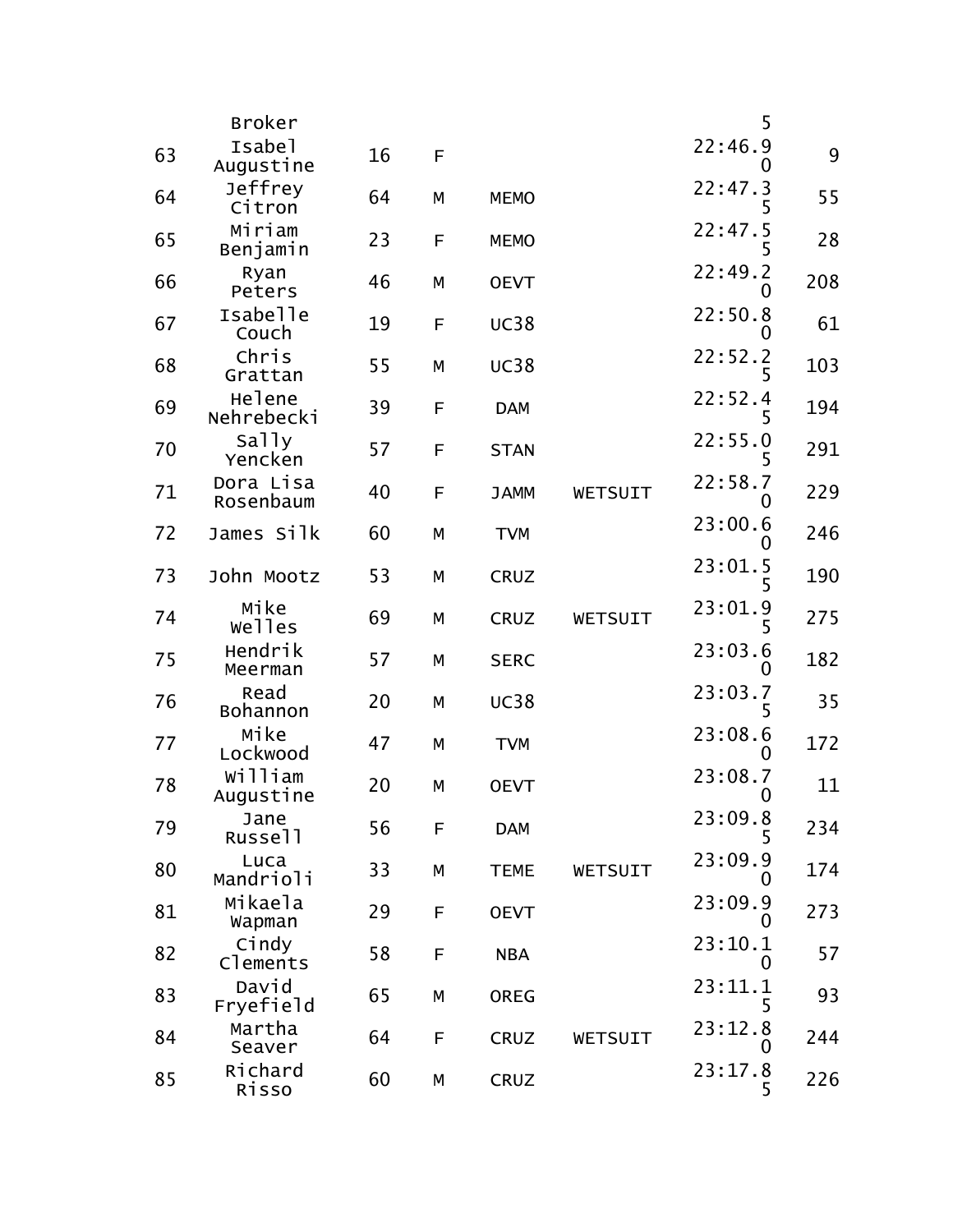| 86  | Linda<br>Locklin        | 66 | F           | <b>CRUZ</b> |         | 23:21.0<br>5            | 171 |
|-----|-------------------------|----|-------------|-------------|---------|-------------------------|-----|
| 87  | Dan<br>Winterrowd       | 69 | M           | <b>SMST</b> |         | 23:22.4                 | 281 |
| 88  | Elizabeth<br>Kooy       | 48 | $\mathsf F$ | <b>MVM</b>  |         | 23:25.3<br>5            | 149 |
| 89  | Matt<br>Rykels          | 38 | M           | <b>OEVT</b> | WETSUIT | 23:31.9<br>O            | 235 |
| 90  | Daniel Zin              | 35 | M           |             |         | 23:37.7<br>$\mathbf{0}$ | 310 |
| 91  | James<br>Griffith       | 49 | M           | <b>MVM</b>  |         | 23:38.8                 | 106 |
| 92  | Sean Kelly              | 68 | M           | <b>STAN</b> |         | 23:46.2<br>5            | 144 |
| 93  | Jennifer<br>Phalen      | 55 | $\mathsf F$ | <b>DAM</b>  |         | 23:46.4<br>O            | 209 |
| 94  | Richard<br>Rasmussen    | 57 | M           | <b>UC38</b> |         | 23:49.4<br>$\mathbf{0}$ | 220 |
| 95  | Stephen<br>Sma11        | 67 | M           | <b>MEMO</b> |         | 23:51.3                 | 248 |
| 96  | Steve Cui               | 57 | M           | <b>UC38</b> | WETSUIT | 23:52.2<br>O            | 67  |
| 97  | Mauricio<br>Da Silva    | 52 | М           | <b>OEVT</b> | WETSUIT | 23:55.6<br>0            | 69  |
| 98  | Jivana<br>Nagpal        | 16 | $\mathsf F$ |             |         | 23:57.2<br>O            | 193 |
| 99  | Catherine<br>Taylor     | 56 | F           | <b>WCM</b>  |         | 24:01.7<br>5            | 260 |
| 100 | Jesi<br>Robles          | 15 | F           |             |         | 24:03.9<br>$\Omega$     | 228 |
| 101 | Erin<br>Baumgartne<br>r | 26 | F           | <b>UC33</b> |         | 24:09.0<br>O            | 20  |
| 102 | Ann<br>Cardoza          | 57 | F           | CRUZ        |         | 24:10.4<br>0            | 49  |
| 103 | Don Orth                | 47 | М           | <b>SCSC</b> |         | 24:13.4<br>0            | 206 |
| 104 | Claire<br>Lavery        | 60 | F           | <b>ECAM</b> |         | 24:13.5<br>$\mathbf{0}$ | 163 |
| 105 | Erik<br>Johnson         | 41 | M           | <b>TEME</b> |         | 24:23.1                 | 136 |
| 106 | Simon<br>Greenwood      | 51 | ${\sf M}$   | <b>SMM</b>  | WETSUIT | 24:28.0<br>5            | 105 |
| 107 | Benjamin<br>Rapperport  | 18 | М           | <b>UC38</b> | WETSUIT | 24:31.3<br>$\mathbf{0}$ | 314 |
| 108 | Meredith<br>walsh       | 20 | F           | CRUZ        |         | 24:32.7<br>5            | 311 |
| 109 | Reid                    | 34 | М           | <b>UC38</b> |         | 24:34.4                 | 223 |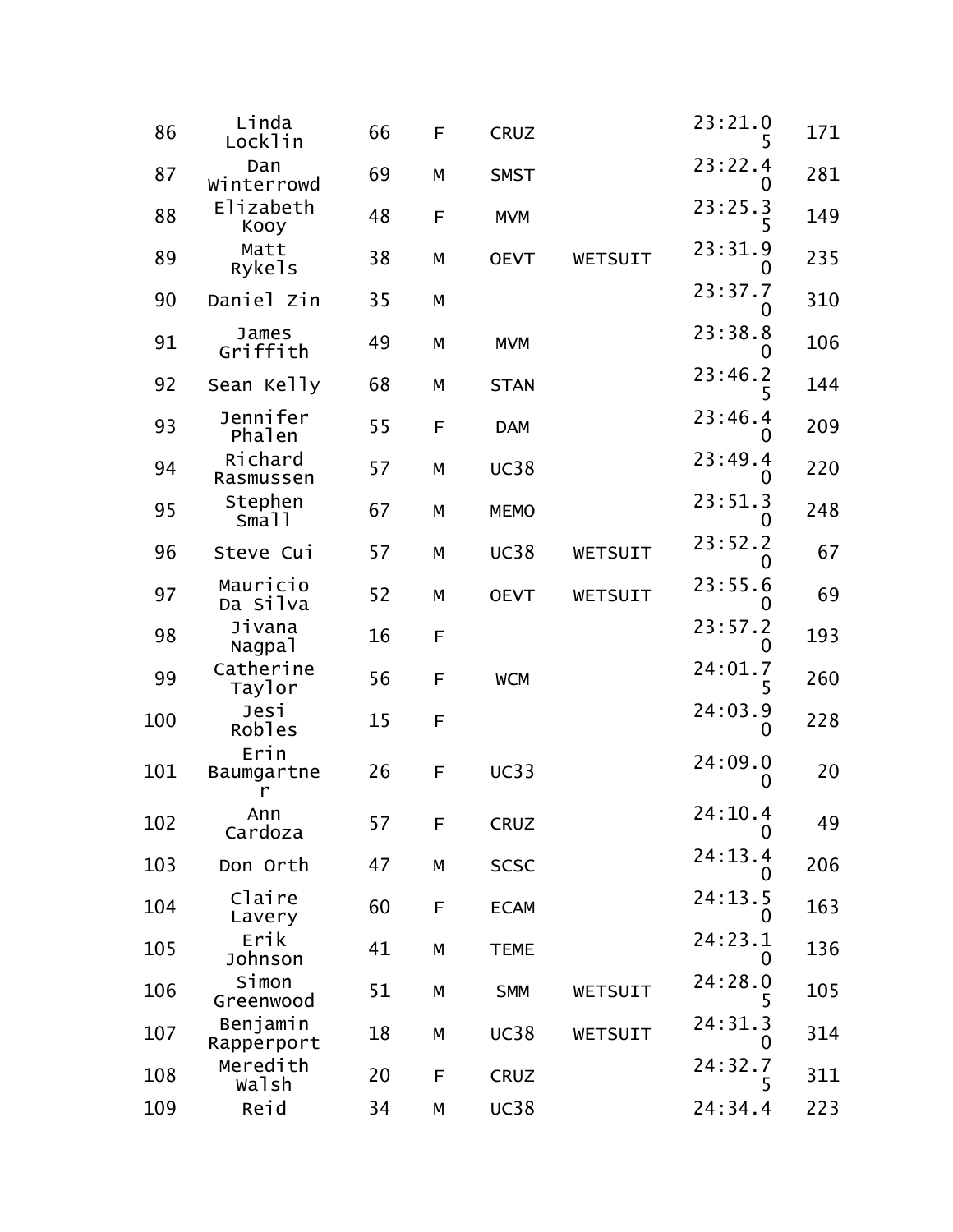|     | Revelli         |    |               |  |
|-----|-----------------|----|---------------|--|
| 110 | Anika<br>Nagpal | 14 | $24:37.1$ 192 |  |

| <b>Plac</b><br>e | <b>Name</b>               | Ag<br>e | <b>Se</b><br>$\boldsymbol{\mathsf{X}}$ | Cl <sub>u</sub><br>$\mathsf b$ | Wetsui<br>t | Time         | Вi<br>$\mathbf b$<br># |
|------------------|---------------------------|---------|----------------------------------------|--------------------------------|-------------|--------------|------------------------|
| 111              | Carli<br>Lessard          | 24      | F                                      | <b>UC38</b>                    | WETSUIT     | 24:37.7      | 167                    |
| 112              | Sarah<br>Darzacq          | 14      | F                                      |                                |             | 24:39.1      | 71                     |
| 113              | Phyllis<br>Quinn          | 64      | F                                      | <b>TOC</b>                     |             | 24:39.6      | 217                    |
| 114              | Ricardo<br>Urbina         | 40      | M                                      | <b>TOC</b>                     | WETSUIT     | 24:39.8      | 267                    |
| 115              | Vedad Begic               | 36      | M                                      | <b>HLJ</b>                     |             | 24:43.7      | 26                     |
| 116              | Joseph<br>Krings          | 54      | M                                      | <b>JAMM</b>                    | WETSUIT     | 24:43.9<br>O | 154                    |
| 117              | Sarah<br>Groskopf         | 39      | F                                      | <b>TVM</b>                     |             | 24:45.3<br>0 | 108                    |
| 118              | Stephen<br>Hockemeyer     | 56      | M                                      | <b>OEVT</b>                    | WETSUIT     | 24:45.5<br>O | 123                    |
| 119              | Julia<br>Nussbaum         | 35      | F                                      | <b>STAN</b>                    |             | 24:46.2<br>O | 199                    |
| 120              | Marta<br>Bechhoefer       | 52      | F                                      | <b>CRUZ</b>                    |             | 24:54.8<br>5 | 22                     |
| 121              | Chris Kelly               | 53      | M                                      | <b>DC</b>                      |             | 24:56.3<br>5 | 143                    |
| 122              | Vytas<br>Sliesoraiti<br>S | 41      | M                                      | <b>OEVT</b>                    | WETSUIT     | 24:57.3      | 247                    |
| 123              | Ethan Baron               | 54      | M                                      | <b>OEVT</b>                    | WETSUIT     | 24:59.8<br>0 | 16                     |
| 124              | Elise Riley               | 19      | F                                      | <b>SRVM</b>                    | WETSUIT     | 25:00.9<br>5 | 224                    |
| 125              | Robert<br>Inchausti       | 57      | M                                      | <b>MEMO</b>                    |             | 25:01.2<br>0 | 128                    |
| 126              | Jessie<br>Hickel          | 61      | F                                      | <b>EBAT</b>                    |             | 25:02.6<br>O | 121                    |
| 127              | Tegan<br>Jackson          | 18      | F                                      | <b>MAAC</b>                    | WETSUIT     | 25:03.1<br>5 | 131                    |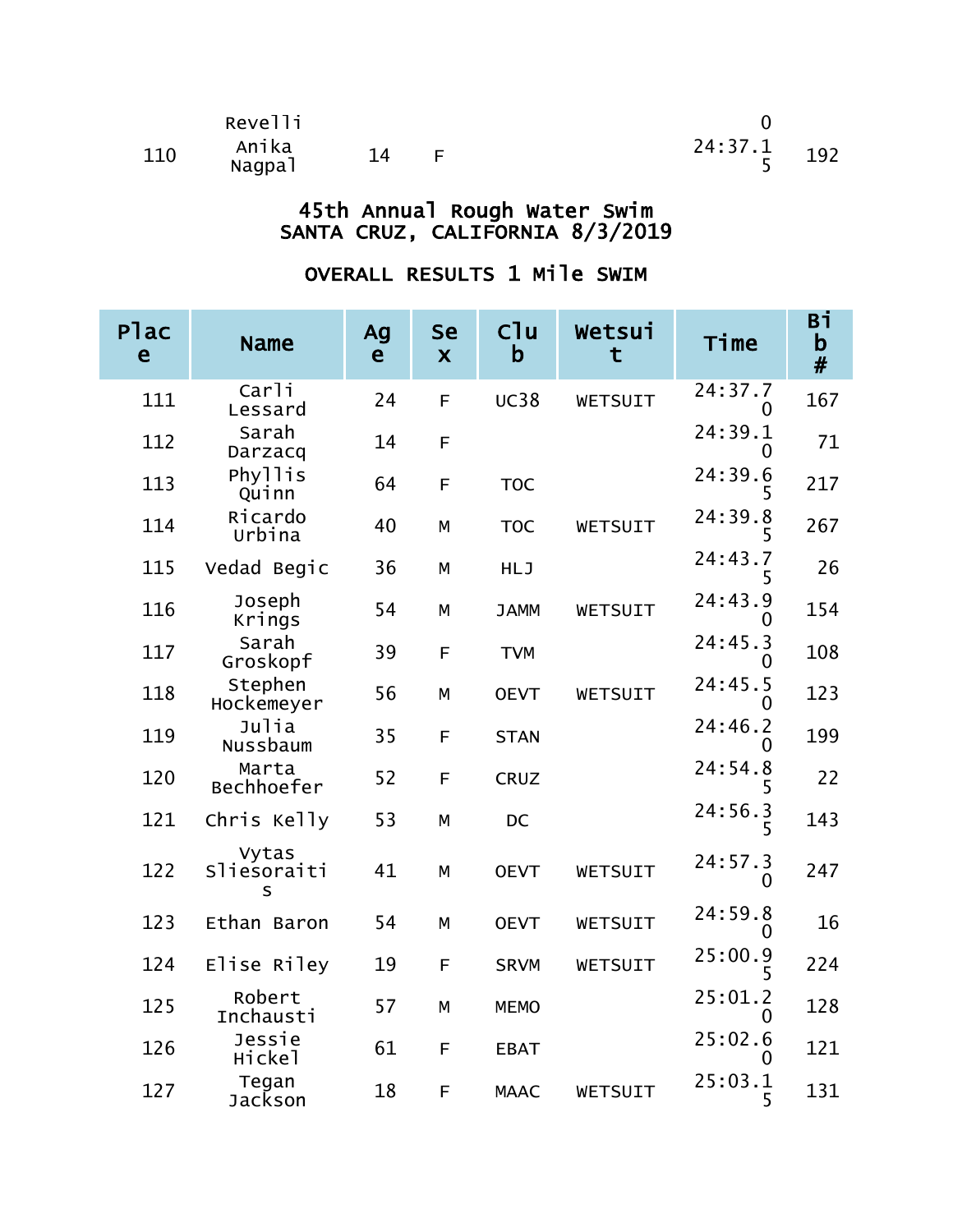| 128 | Marisa<br>Kendall       | 30 | F | <b>TEME</b> |         | 25:05.6<br>5 | 145 |
|-----|-------------------------|----|---|-------------|---------|--------------|-----|
| 129 | Amba<br>Desjardins      | 49 | F | <b>OEVT</b> | WETSUIT | 25:13.9      | 76  |
| 130 | Wendy<br>Kordesch       | 34 | F | DC          |         | 25:15.4<br>5 | 151 |
| 131 | Madeline<br>Schriger    | 25 | F | <b>TOC</b>  |         | 25:18.4<br>0 | 299 |
| 132 | John Polos              | 46 | M | <b>RPM</b>  | WETSUIT | 25:23.6<br>5 | 212 |
| 133 | David Burns             | 46 | M | <b>LGSR</b> |         | 25:27.5      | 45  |
| 134 | Tom Monroe              | 55 | M | <b>UC38</b> | WETSUIT | 25:31.3      | 189 |
| 135 | Margo<br>Snyder         | 38 | F | DC          |         | 25:32.5      | 251 |
| 136 | Robert<br>Cable         | 48 | M | <b>SERC</b> |         | 25:41.9<br>5 | 307 |
| 137 | Sienna<br>Lewis         | 14 | F |             |         | 25:45.6      | 169 |
| 138 | Samantha<br>Forde       | 47 | F | <b>CRUZ</b> | WETSUIT | 25:45.8<br>0 | 89  |
| 139 | Robert<br>Hennessy      | 56 | Μ | <b>TVM</b>  |         | 25:47.1<br>O | 117 |
| 140 | Jim Clara               | 65 | M | <b>UC38</b> | WETSUIT | 25:47.2<br>5 | 56  |
| 141 | Marcia<br>Benjamin      | 63 | F | <b>MEMO</b> |         | 26:01.7      | 27  |
| 142 | Shoshana<br>Bohrer      | 38 | F | <b>OEVT</b> |         | 26:06.2<br>0 | 36  |
| 143 | Charlotte<br>Mitchell   | 22 | F | <b>OEVT</b> |         | 26:12.6      | 187 |
| 144 | Chuck<br><b>Wallace</b> | 55 | М | <b>SMM</b>  | WETSUIT | 26:22.2<br>5 | 272 |
| 145 | Timothy<br>Bodkin       | 66 | М | <b>SMM</b>  |         | 26:33.8      | 292 |
| 146 | Danielle<br>Chabot      | 23 | F |             |         | 26:44.2<br>5 | 313 |
| 147 | Kevin<br>Gallagher      | 61 | М | CRUZ        | WETSUIT | 26:47.5      | 315 |
| 148 | Jean Allan              | 61 | F | <b>UCSF</b> |         | 27:06.7<br>5 | 3   |
| 149 | Elspeth<br>Farmer       | 62 | F | <b>MELO</b> |         | 27:07.0<br>5 | 317 |
| 150 | Gerald King             | 66 | М | <b>PCCM</b> | WETSUIT | 27:22.8<br>O | 147 |
| 151 | Patti<br>Philpott       | 49 | F | <b>TCAM</b> |         | 27:24.6<br>0 | 211 |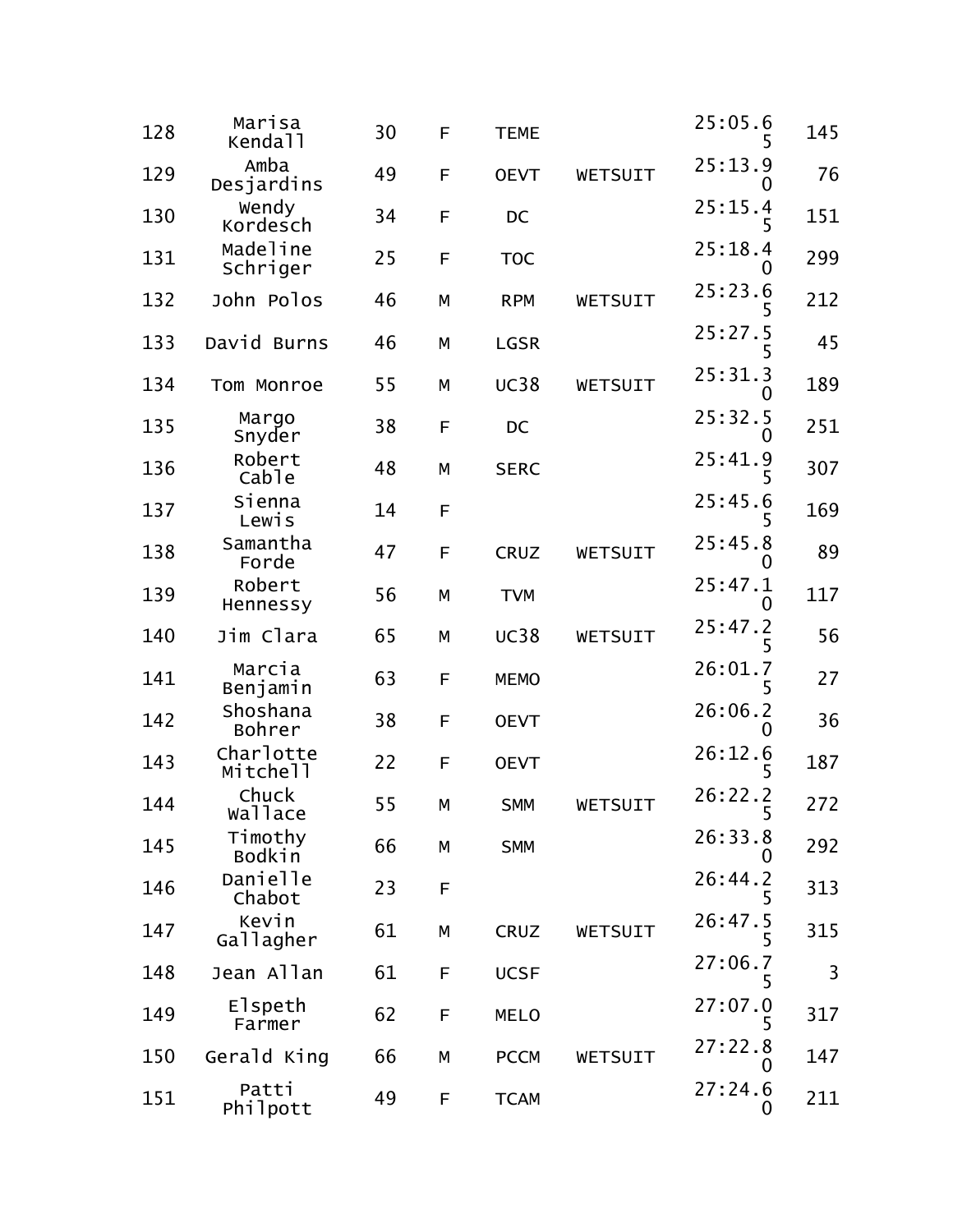| 152 | Monica<br>Carney         | 37 | F | <b>CRUZ</b> |         | 27:27.5      | 294 |
|-----|--------------------------|----|---|-------------|---------|--------------|-----|
| 153 | Christina<br>Kossa       | 53 | F | <b>RPM</b>  |         | 27:27.6      | 152 |
| 154 | Michelle<br>Schromm      | 33 | F | <b>OEVT</b> | WETSUIT | 27:27.8      | 241 |
| 155 | Jay<br>Bedsworth         | 55 | M | <b>SRVM</b> | WETSUIT | 27:37.2      | 25  |
| 156 | Casey Citek              | 29 | F | <b>OEVT</b> | WETSUIT | 27:38.7<br>5 | 54  |
| 157 | John Reno                | 56 | M | <b>STAN</b> | WETSUIT | 27:41.7      | 222 |
| 158 | Nancy<br>Kaplan          | 58 | F | <b>TEME</b> | WETSUIT | 27:43.2      | 139 |
| 159 | Doug Reed                | 50 | M | <b>CSTS</b> |         | 27:48.0      | 221 |
| 160 | Patricia<br><b>Brady</b> | 54 | F | <b>CRUZ</b> | WETSUIT | 27:48.1      | 40  |
| 161 | Dubravko<br>Biruski      | 50 | M | <b>STAN</b> |         | 27:48.8      | 33  |
| 162 | Michael<br>Melchiorre    | 41 | M | <b>OEVT</b> | WETSUIT | 27:52.7      | 184 |
| 163 | Steve Baum               | 65 | M | <b>TEME</b> |         | 27:54.8      | 18  |
| 164 | Antoinette<br>Carroll    | 34 | F | <b>LVTC</b> | WETSUIT | 27:56.3      | 51  |
| 165 | Susan<br>Bergmann        | 60 | F | <b>TEME</b> | WETSUIT | 27:57.9<br>5 | 29  |

| Plac<br>e | <b>Name</b>              | Ag<br>e | <b>Se</b><br>X | C <sup>1</sup> u<br>b | Wetsui | Time         | Bi<br>$\mathbf b$<br># |
|-----------|--------------------------|---------|----------------|-----------------------|--------|--------------|------------------------|
| 166       | Ralph<br><b>Brott</b>    | 80      | M              | <b>UCSF</b>           |        | 28:00.3      | 44                     |
| 167       | Elizabeth<br>Blackstone  | 59      | F              | <b>CRUZ</b>           |        | 28:02.1      | 34                     |
| 168       | Victoria<br>Augustine    | 52      | F              | <b>OEVT</b>           |        | 28:03.8<br>O | 10                     |
| 169       | Douglas<br><b>Brewer</b> | 66      | M              | <b>UC38</b>           |        | 28:09.0      | 301                    |
| 170       | Felicia<br>Adler         | 57      | F              | <b>WCM</b>            |        | 28:11.5      | 2                      |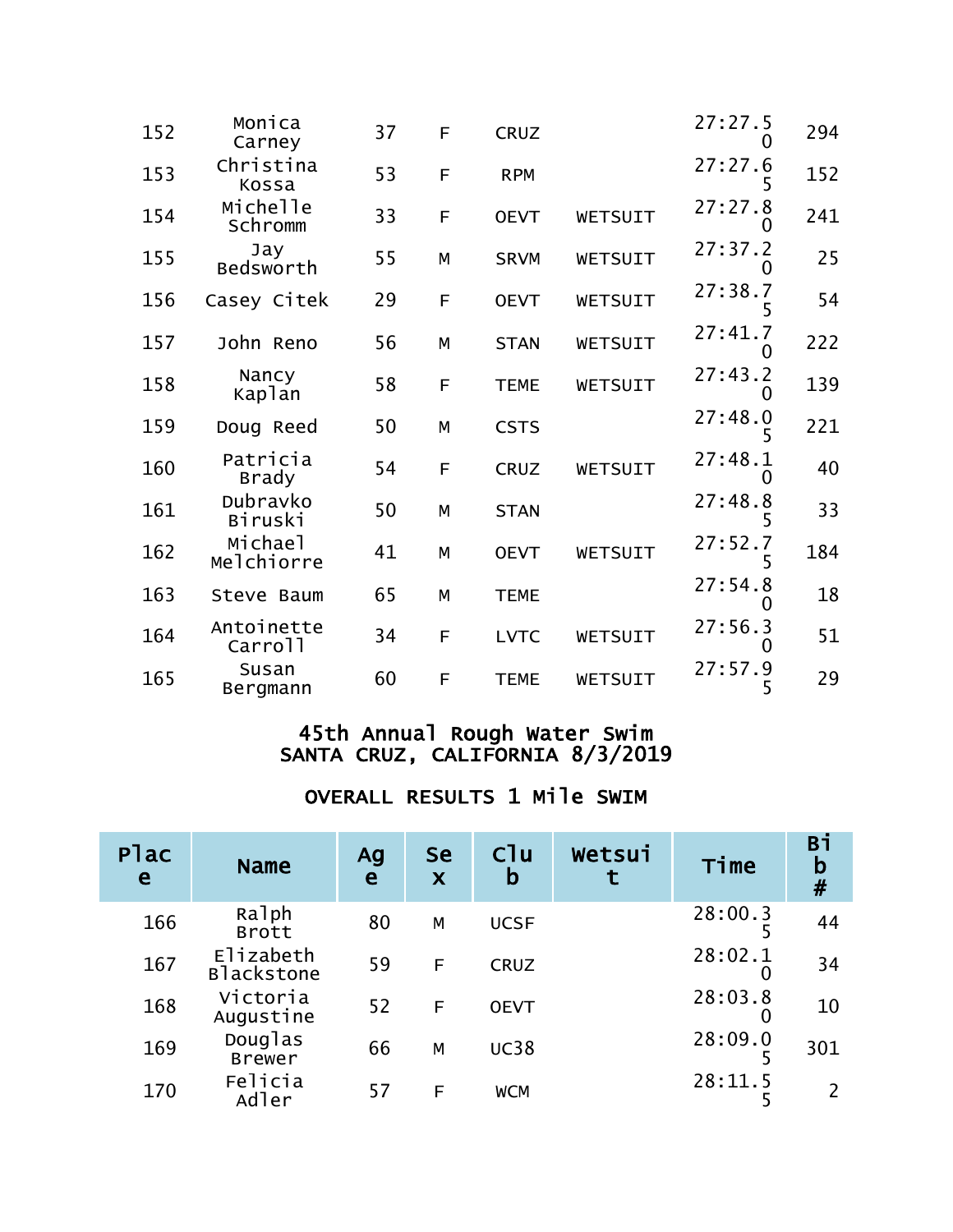| 171 | Melinda<br>Downey         | 49 | F | <b>SCSC</b> | WETSUIT | 28:12.3<br>0 | 79             |
|-----|---------------------------|----|---|-------------|---------|--------------|----------------|
| 172 | Caroline<br>Sorenson      | 37 | F | <b>MAM</b>  |         | 28:18.4      | 252            |
| 173 | Debbie<br>Melnikoff       | 65 | F | <b>CRUZ</b> | WETSUIT | 28:23.2<br>5 | 185            |
| 174 | Robert<br>Savoie          | 62 | M | <b>SMM</b>  | WETSUIT | 28:24.7<br>5 | 239            |
| 175 | Gary Domer                | 62 | М | <b>TNS</b>  | WETSUIT | 28:26.5      | 78             |
| 176 | Suzanne<br>Hurrey         | 42 | F | <b>SRVM</b> | WETSUIT | 28:31.3      | 126            |
| 177 | <b>Charles</b><br>Proctor | 25 | M | <b>OEVT</b> |         | 28:31.3      | 215            |
| 178 | Tim Pratt                 | 50 | M | <b>LTMR</b> |         | 28:35.9      | 214            |
| 179 | Kevin<br>Gibbons          | 35 | М | <b>MEMO</b> |         | 28:55.2<br>5 | 100            |
| 180 | Tryntje<br>Young          | 58 | F | <b>CRUZ</b> | WETSUIT | 29:00.8      | 288            |
| 181 | Greg<br><b>Jacobus</b>    | 68 | М | <b>TCAM</b> |         | 29:01.3      | 132            |
| 182 | Steve<br>Guzzetta         | 69 | M | <b>OEVT</b> |         | 29:04.8      | 316            |
| 183 | Charles<br>Cross          | 63 | М | DC          |         | 29:09.9      | 66             |
| 184 | Aki Lewis                 | 49 | F | <b>SRVM</b> | WETSUIT | 29:15.6      | 168            |
| 185 | Cam Day                   | 37 | F | <b>CRUZ</b> | WETSUIT | 29:17.1<br>5 | 73             |
| 186 | <b>Becky</b><br>Alvarez   | 53 | F | <b>SRVM</b> | WETSUIT | 29:17.2<br>0 | $\overline{4}$ |
| 187 | Michael<br>Erasmus        | 38 | М | <b>OEVT</b> |         | 29:20.6<br>U | 85             |
| 188 | John<br>McCullough        | 65 | М | <b>UC38</b> |         | 29:23.7<br>0 | 178            |
| 189 | Ernie<br>Tavella          | 73 | М | <b>UC38</b> | WETSUIT | 29:33.9      | 259            |
| 190 | Kathleen<br>Sheridan      | 37 | F | DC          |         | 29:41.2      | 245            |
| 191 | William<br>wulftange      | 65 | М | <b>ITM</b>  |         | 29:47.0<br>5 | 287            |
| 192 | George<br><b>Wailes</b>   | 65 | М | <b>SMM</b>  | WETSUIT | 29:47.2<br>5 | 270            |
| 193 | Regina Rus                | 56 | F | DC          |         | 29:51.9      | 233            |
| 194 | Chris<br>Engen            | 50 | F | <b>OEVT</b> | WETSUIT | 29:52.3<br>0 | 84             |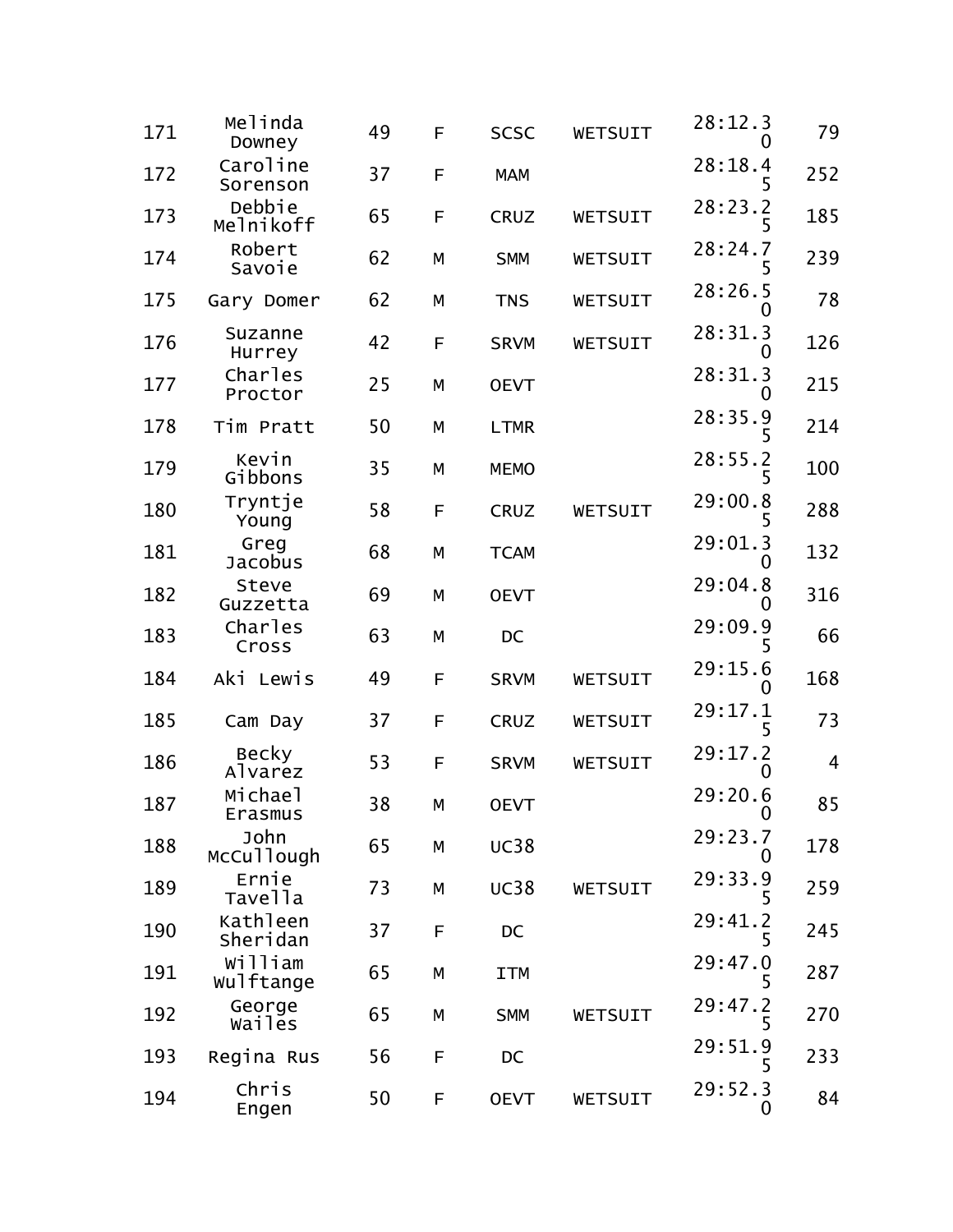| 195 | Steve Hern               | 60 | M | <b>SMST</b> |         | 30:06.7                 | 119 |
|-----|--------------------------|----|---|-------------|---------|-------------------------|-----|
| 196 | Ellen<br><b>Brady</b>    | 27 | F | <b>SERC</b> |         | 30:08.1                 | 39  |
| 197 | Julie Meis               | 62 | F | <b>WCM</b>  |         | 30:11.3                 | 183 |
| 198 | Leslie<br>Mladinich      | 49 | F | <b>WCM</b>  |         | 30:29.9                 | 188 |
| 199 | Terry Horn               | 70 | M | DC          |         | 30:41.2<br>O            | 125 |
| 200 | Paul Wolf                | 67 | М | <b>MAM</b>  |         | 30:41.7                 | 282 |
| 201 | James<br>Cooney          | 66 | M | <b>SRM</b>  |         | 30:45.8<br>5            | 60  |
| 202 | Laura<br>Grubb           | 56 | F | DC          |         | 30:50.8<br>O            | 109 |
| 203 | Navid<br>Sarrafzade<br>h | 37 | M |             | WETSUIT | 30:51.0<br>O            | 320 |
| 204 | Crystal<br>Obregon       | 50 | F | CRUZ        |         | 30:52.9                 | 200 |
| 205 | Yank<br>wilson           | 70 | M | <b>UC38</b> |         | 30:54.1<br>5            | 279 |
| 206 | Brian<br>Stansell        | 67 | М | <b>SRVM</b> | WETSUIT | 31:02.2<br>$\mathbf{0}$ | 256 |
| 207 | Leora<br>Baumgarten      | 56 | F | <b>UC05</b> | WETSUIT | 31:08.1<br>0            | 19  |
| 208 | Derek<br>Weibel          | 53 | М | <b>FGST</b> |         | 31:12.7<br>$\mathbf{0}$ | 274 |
| 209 | Joy<br>Hollenback        | 46 | F | <b>SERC</b> |         | 31:18.2<br>O            | 124 |
| 210 | Kelly<br>McGuckin        | 28 | F | <b>OEVT</b> |         | 31:19.8                 | 179 |
| 211 | Nassar<br>Stoertz        | 41 | М | <b>MVM</b>  | WETSUIT | 31:19.8<br>5            | 300 |
| 212 | Kathleen<br>Crivello     | 25 | F | <b>OEVT</b> |         | 31:20.0<br>O            | 65  |
| 213 | Scott<br>Spiker          | 62 | М | <b>SMAC</b> | WETSUIT | 31:22.5<br>5            | 254 |
| 214 | Kristina<br>Kordesch     | 36 | F | DC          |         | 31:26.3                 | 150 |
| 215 | Tom<br>Barrett           | 37 | М | <b>CRUZ</b> |         | 31:33.0<br>O            | 304 |
| 216 | Terence<br>Huwe          | 63 | М | DC          |         | 31:43.3<br>5            | 127 |
| 217 | James<br>Hentz           | 71 | М | <b>UC38</b> |         | 31:50.3<br>0            | 118 |
| 218 | Yuko Steph               | 53 | F | <b>EBAT</b> |         | 31:53.0                 | 176 |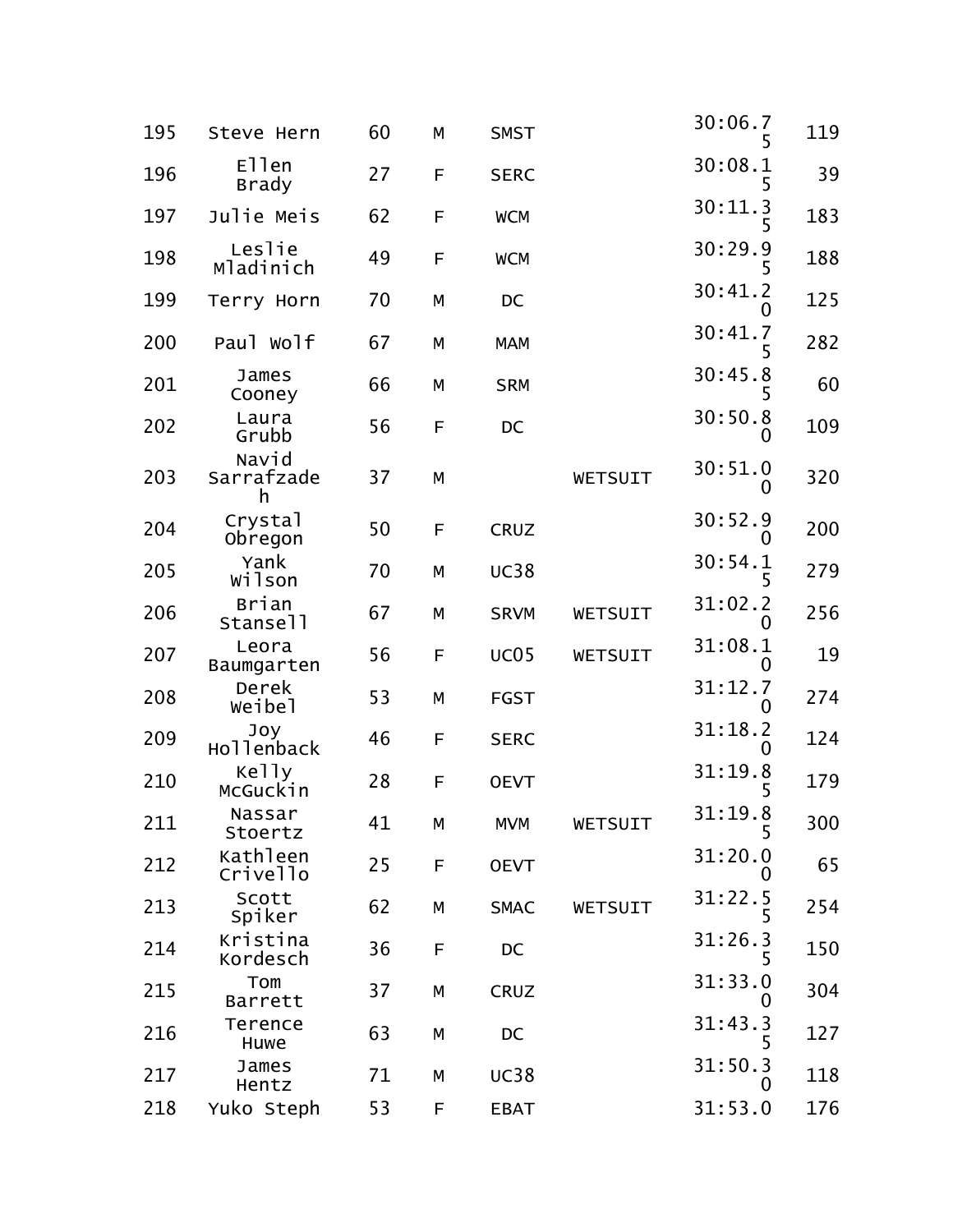|     | Matsuda           |     |   |            |                |         |     |
|-----|-------------------|-----|---|------------|----------------|---------|-----|
| 219 | John<br>Griffiths | 53  | M | <b>NBA</b> |                | 31:53.2 | 107 |
| 220 | Greg<br>Geibel    | -37 | м | <b>TOC</b> | <b>WETSUIT</b> | 32:12.1 | 98  |

| <b>Plac</b><br>e | <b>Name</b>              | Ag<br>$\mathbf{e}$ | Se<br>$\overline{\mathbf{X}}$ | C1u<br>b    | Wetsui<br>t | Time                    | Bi<br>$\mathbf b$<br># |
|------------------|--------------------------|--------------------|-------------------------------|-------------|-------------|-------------------------|------------------------|
| 221              | Barry<br>Mansker         | 59                 | M                             | <b>PRES</b> |             | 32:16.4<br>0            | 175                    |
| 222              | Karina<br>Gaeta          | 22                 | F                             | <b>UC38</b> |             | 32:22.3<br>$\Omega$     | 94                     |
| 223              | Alan<br>Randolph         | 52                 | M                             | <b>OEVT</b> |             | 32:24.8<br>O            | 219                    |
| 224              | Anthony<br>Pappas        | 58                 | M                             | <b>SCVM</b> | WETSUIT     | 32:28.3<br>5            | 207                    |
| 225              | Rich<br>Harroun          | 66                 | M                             | <b>CRUZ</b> |             | 32:32.9<br>0            | 115                    |
| 226              | Rebecca<br>Supplee       | 56                 | F                             | <b>OEVT</b> |             | 32:37.2<br>0            | 258                    |
| 227              | Rudolph<br>Cockerham     | 64                 | M                             | <b>MAM</b>  |             | 32:49.9                 | 290                    |
| 228              | Don<br>Johnston          | 66                 | M                             | <b>TVM</b>  |             | 32:52.2<br>$\Omega$     | 137                    |
| 229              | Chizu<br>Kawamoto        | 26                 | F                             | <b>GOOG</b> | WETSUIT     | 32:56.7<br>5            | 141                    |
| 230              | Carolyn<br>wallace       | 37                 | F                             | <b>OEVT</b> | WETSUIT     | 33:05.3<br>$\mathbf{0}$ | 271                    |
| 231              | Margaret<br>Winnen       | 37                 | F                             | GOOG        |             | 33:16.1<br>0            | 280                    |
| 232              | Sharon<br>Radcliff       | 57                 | F                             | <b>SERC</b> |             | 33:17.1<br>5            | 218                    |
| 233              | Emily<br>Michaels        | 31                 | F                             | <b>OEVT</b> | WETSUIT     | 33:23.9<br>0            | 186                    |
| 234              | Koung<br>Chaiyasan<br>e  | 35                 | F                             | <b>MEMO</b> |             | 33:31.9<br>5            | 52                     |
| 235              | Patricia<br><b>Banks</b> | 67                 | F                             | <b>SERC</b> |             | 33:33.4<br>0            | 14                     |
| 236              | Susan<br>Larossa         | 52                 | F                             | <b>SMAC</b> | WETSUIT     | 33:34.2<br>5            | 160                    |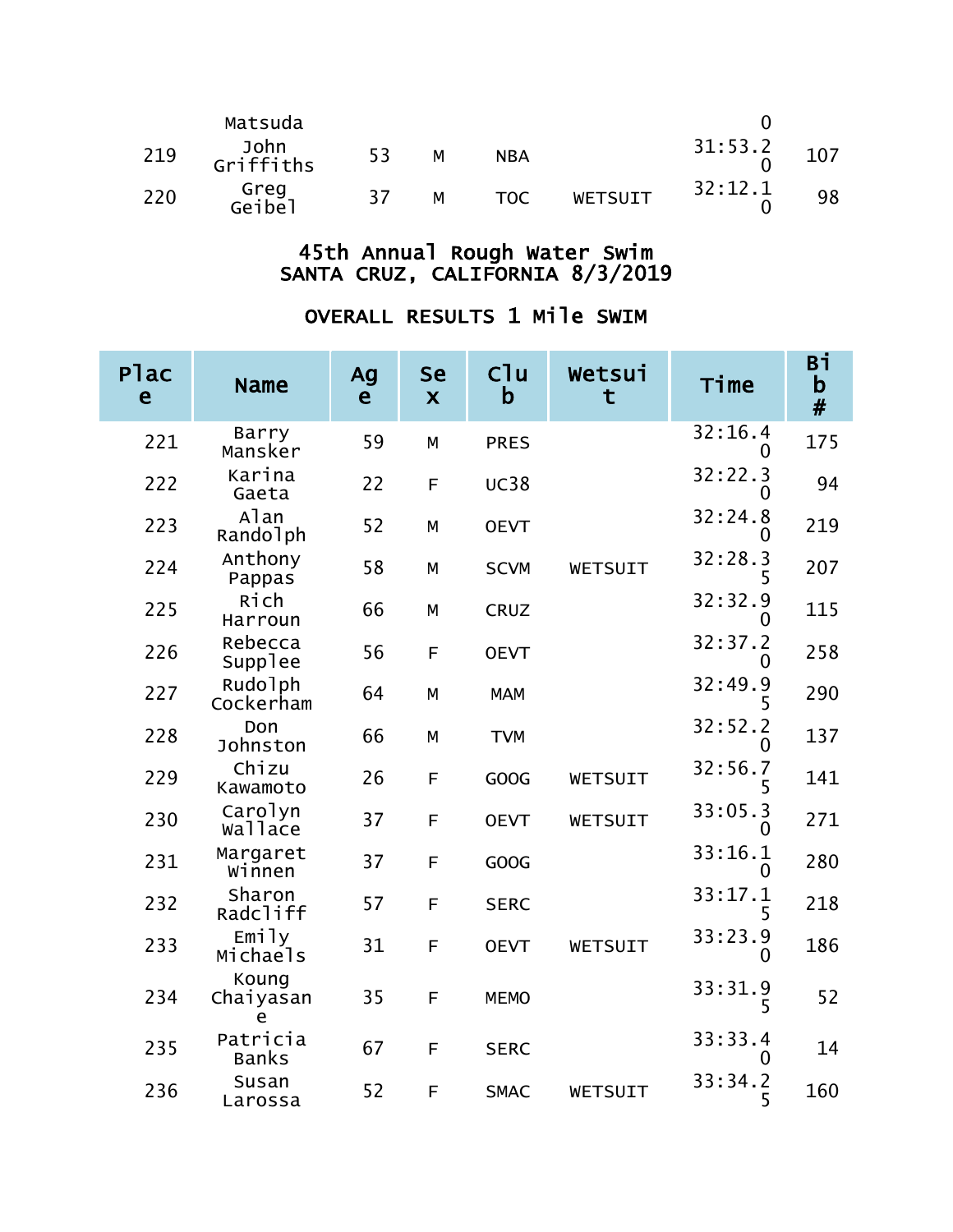| 237 | Jerry<br>Wright          | 54 | М | <b>ECYM</b> | WETSUIT | 33:35.8                | 286 |
|-----|--------------------------|----|---|-------------|---------|------------------------|-----|
| 238 | Yu Guan                  | 57 | M | <b>OEVT</b> | WETSUIT | 33:50.0                | 112 |
| 239 | Patricia<br>Lim          | 53 | F |             | WETSUIT | 33:50.8                | 170 |
| 240 | Frank<br>Tuteur          | 61 | М | <b>SRM</b>  |         | 34:03.3                | 266 |
| 241 | Mike<br>Laramie          | 83 | M | <b>SERC</b> |         | 34:05.5                | 159 |
| 242 | Kaan Etem                | 58 | М | <b>TNS</b>  | WETSUIT | 34:07.7                | 86  |
| 243 | Donald<br>Ingalls        | 81 | M | <b>MVM</b>  | WETSUIT | 34:26.5                | 129 |
| 244 | Michael<br>Arenson       | 64 | М |             |         | 34:28.7<br>0           | 308 |
| 245 | Luis<br>Lavagnino        | 68 | М | <b>UC38</b> | WETSUIT | 34:35.5                | 162 |
| 246 | William<br>Tucker        | 71 | M | <b>NBA</b>  |         | 34:35.9                | 265 |
| 247 | Kildine<br>Harms         | 65 | F | <b>WCM</b>  |         | 34:56.9                | 114 |
| 248 | Robin<br>Hart            | 64 | F | <b>MAM</b>  |         | 34:58.6                | 116 |
| 249 | Daniel<br>Shirivo        | 42 | M | <b>SERC</b> |         | 34:58.8                | 298 |
| 250 | Thomas<br>Canale         | 73 | M | <b>CRUZ</b> |         | 35:02.0                | 47  |
| 251 | Jerome<br>Diligent       | 54 | M | <b>OEVT</b> | WETSUIT | 35:02.6                | 77  |
| 252 | Gretchen<br>Rothrock     | 70 | F | <b>WCM</b>  | WETSUIT | 35:07.1<br>0           | 230 |
| 253 | George<br>Lambidaki<br>S | 58 | М | <b>OEVT</b> | WETSUIT | 35:08.2<br>$\mathbf 0$ | 158 |
| 254 | Dave<br>Leites           | 37 | М | <b>OEVT</b> |         | 35:11.8<br>5           | 166 |
| 255 | Marcella<br>Kottmeier    | 62 | F | <b>SMM</b>  |         | 35:12.1<br>5           | 153 |
| 256 | Bronwyn<br>Jackson       | 49 | F | <b>MAAC</b> | WETSUIT | 35:37.3                | 130 |
| 257 | Jake<br>Glodowski        | 46 | M | <b>WWS</b>  |         | 35:40.8<br>0           | 102 |
| 258 | Stephen<br>Cramer        | 67 | М | DC          |         | 35:48.3<br>0           | 64  |
| 259 | Marcin<br>Kloda          | 40 | М | <b>OEVT</b> | WETSUIT | 35:50.0                | 148 |
| 260 | Levy                     | 74 | М | <b>WWS</b>  | WETSUIT | 36:05.7                | 99  |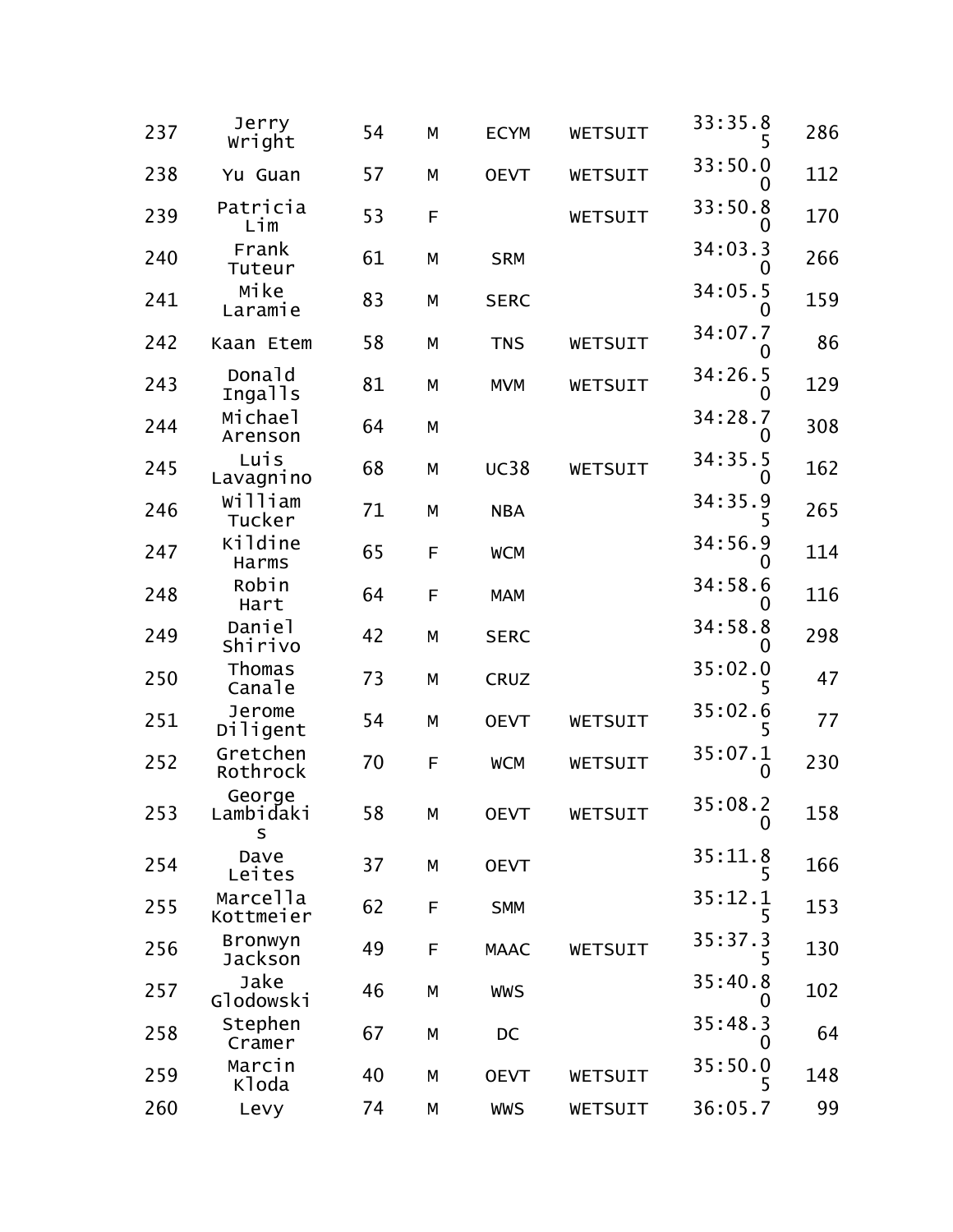|     | Gerzberg                    |    |   |             |         | $\overline{0}$          |     |
|-----|-----------------------------|----|---|-------------|---------|-------------------------|-----|
| 261 | Keith<br>Nowe <sub>11</sub> | 65 | M | <b>SERC</b> |         | 36:29.5<br>0            | 197 |
| 262 | Valerie<br>Armento          | 68 | F | <b>UC38</b> |         | 37:00.2<br>5            | 6   |
| 263 | Judith<br>Greene-<br>Janse  | 59 | F | <b>ALB</b>  |         | 37:03.7<br>5            | 104 |
| 264 | Nancy<br>Oporto             | 46 | F | <b>EBAT</b> | WETSUIT | 37:13.9<br>$\mathbf{0}$ | 204 |
| 265 | Natalie<br>Schrik           | 39 | F | <b>TEME</b> |         | 37:33.4<br>5            | 295 |
| 266 | Heather<br>St. John         | 45 | F | <b>OEVT</b> | WETSUIT | 38:09.6                 | 255 |
| 267 | Ali Luna                    | 42 | M | <b>UC38</b> | WETSUIT | 38:48.2<br>5            | 173 |
| 268 | Tamara<br><b>Woods</b>      | 39 | F | <b>OEVT</b> | WETSUIT | 38:59.6<br>5            | 284 |
| 269 | <b>Nuno</b><br>Fontes       | 47 | M | <b>OEVT</b> | WETSUIT | 39:50.1<br>$\mathbf{0}$ | 88  |
| 270 | Ramona<br>Krucker           | 38 | F | <b>TEME</b> | WETSUIT | 40:06.3<br>O            | 155 |
| 271 | Susan<br>white              | 77 | F | <b>TCAM</b> |         | 40:15.4<br>5            | 276 |
| 272 | Кi<br><b>Bowman</b>         | 64 | F | <b>OEVT</b> | WETSUIT | 40:24.8<br>0            | 38  |
| 273 | Anne<br>Sasaki              | 70 | F | <b>DC</b>   |         | 40:43.3                 | 238 |
| 274 | James<br>Frew               | 55 | M | <b>DC</b>   |         | 40:45.1<br>0            | 91  |
| 275 | Rick<br>Pulver              | 54 | M | <b>OEVT</b> |         | 40:51.9<br>5            | 302 |

| Plac<br>e | <b>Name</b>        | Ag<br>e | <b>Se</b><br>X | C <sup>1</sup> u<br>b | Wetsui  | Time    | Вi<br>$\mathbf b$<br># |
|-----------|--------------------|---------|----------------|-----------------------|---------|---------|------------------------|
| 276       | Matthew<br>Gawlick | 44      | M              | <b>WOOD</b>           |         | 41:09.2 | 96                     |
| 277       | Sarah<br>Nielsen   | 54      | F              | <b>EBAT</b>           | WETSUIT | 41:15.7 | 196                    |
| 278       | Eileen<br>David    | 67      | F              | DC                    |         | 41:47.9 | 72                     |